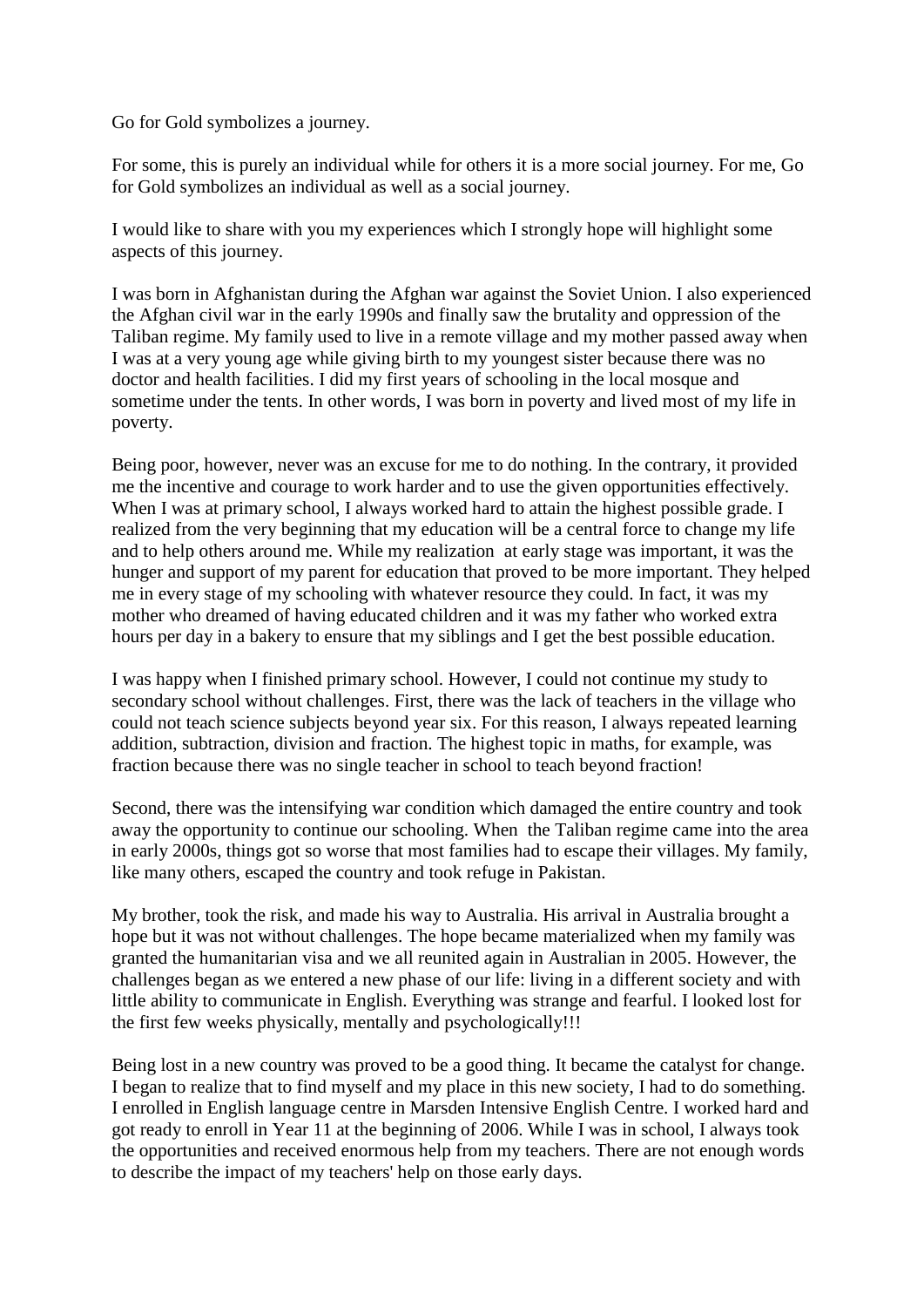One of such an opportunity was MUNA in 2006. It was funded by the Rotary Clubs and provided an opportunity for me to learn about the value of collective actions; research, working in a group and make new friends. It was also a place to represent a country in a UNlike forum which taught me so many new things about the responsibility of influential leaders who use those forums and bring changes to the entire world. Of such lessons, I can name social harmony and tolerance while pursuing one's own interests.

When I went to Year 12 in 2007, I was given the opportunity to represent my school as a vice-captain. I participated in so many leadership forums and had the privilege to represent my school in the Northern Sydney Regional Equity Committee in which I learnt that youth's voice is important and central to social change regardless of the nature of social change. It was my academic record in school and involvement in the wider community that helped me to gain an enormous opportunity at the beginning of 2008.

Again a support from Rotary Clubs but this time it was not MUNA but a bigger and much more important forum: RYLA. In RYLA, I had the privilege to meet 70 young leaders from different walks of life. They were amazing people and we shared our experiences in a week time. We learnt leadership lessons from current Australian leaders. The week ended with an important lesson for me: "be the change you want to see" as the great leader of our time, Nelson Mandela, taught us.

In RYLA, I also learnt that leadership is not only having a good vision or a great idea. It also is having the right resource at the right time. In my speech at the Ryde Rotary Club, I materialized this new dimension of leadership. I told them that I have a vision to build a new school in a remote village in Ghazni Province of Afghanistan for 1000 students. However, I need your help and support. The Club was very happy about my idea and asked me to write a formal proposal to request fund for this school building but also to provide them with concrete social structure of the village including the village commitment to sustain the school building.

When I wrote the proposal, things did not go as smooth as I thought. I was asked to open an organization or introduce another organization who were at the time working in Afghanistan. I decided to find an organization. I came, through a friend, across the the work of indigo foundation in Ghazni Province. I saw the mutual interests between tow organizations and initiated a partnership which led to an amazing school project in 2009.

Though the partnership, Ryde Rotary funded a school building which now provides education for 1000 students both girls and boys. It also assisted with school furniture and teacher training classes in subsequent years.

At the moment, I work as project advisor for indigo foundation and a liaison officer for indigo and Ryde Rotary. The partnership of these two organization have grown so strongly that this year both organizations decided to build another new school building and to continue help another eight schools in the region. Overall, indigo with the support of Rotary is helping around 5000 students and it aims to help 15000 students in Afghanistan before 2020.

While I was working as a volunteer with indigo foundation and Ryde Rotary Club, I never gave up on my study. I finished my Honours degree in IR last year. In addition, i worked as a volunteer tutor in Auburn Diversity Services and Parramatta MRC. During my university, I